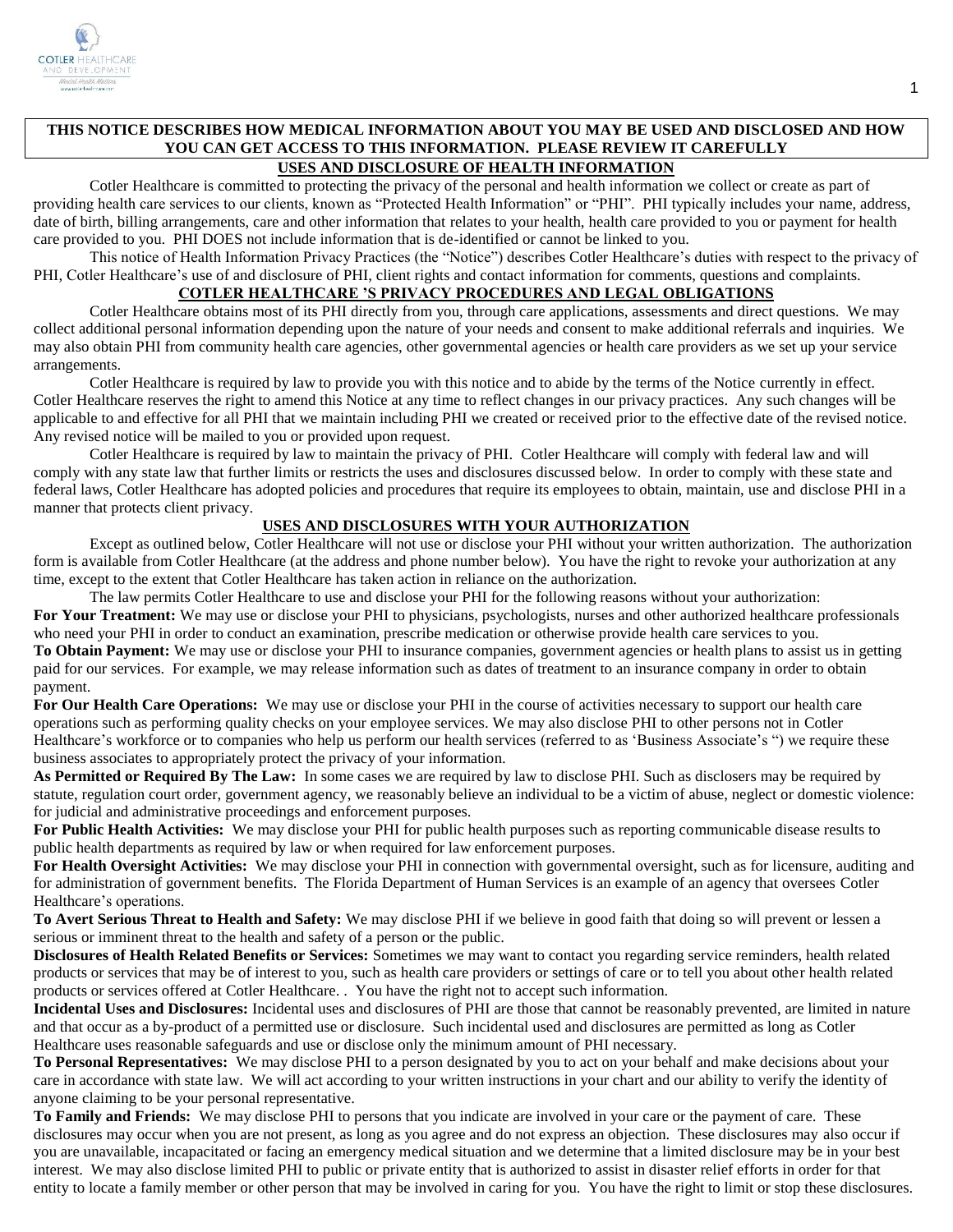

#### **EXCEPTIONS TO CONFIDENTIALITY**

Records may not be disclosed without the written consent of the individual to whom they pertain except that appropriate disclosure may be made without such consent in the following exceptions, which are further described below:

∙ To medical personnel in a medical emergency.

∙ To service provider personnel if such personnel need to know the information in order to carry out duties relating to the provision of services to an individual.

∙ To the secretary of the department or the secretary's designee, for purposes of scientific research, in accordance with federal confidentiality regulations, but only upon agreement in writing that the individual's name and other identifying information will not be disclosed.

∙ In the course of review of service provider records by persons who are performing an audit or evaluation on behalf of any federal, state, or local government agency, or third-party payor providing financial assistance or reimbursement to the service provider; however, reports produced as a result of such audit or evaluation may not disclose names or other identifying information and must be in accordance with federal confidentiality regulations.

∙ Upon court order based on application showing good cause for disclosure.

∙ To police, if a crime is committed on facility property or upon a staff member, visitor, or other client.

### **Notifications to medical personnel in a medical emergency:**

∙ Disclosures to medical personnel can be made if there is a determination that a medical emergency exists, i.e., there is a situation that poses an immediate threat to the health of any individual and requires immediate medical intervention [42 CFR §2.51(a)]. Information disclosed to the medical personnel who are treating such a medical emergency may be re-disclosed by such personnel for treatment purposes as needed.

∙ Clients' identifying information may be disclosed to medical personnel who have a need for information about a Client for the purpose of treating a condition which poses an immediate threat to the health of any individual and which requires immediate medical intervention.

∙ Client identifying information may be disclosed to medical personnel of the Food and Drug Administration (FDA) who assert a reason to believe that the health of any individual may be threatened by an error in the manufacture, labeling, or sale of a product under FDA

jurisdiction, and that the information will be used for the exclusive purpose of notifying Clients or their physicians of potential dangers. ∙ Immediately following disclosure, the staff member who made the disclosure shall document the disclosure in the client's records including the following.

#### **Notifications to law enforcement:**

∙ Law enforcement agencies can be notified if an immediate threat to the health or safety of an individual exists due to a crime on the facility premises or against staff. Staff are permitted to report the crime or attempted crime to a law enforcement agency or to seek its assistance [42 CFR §2.12(c)(5)]. Part 2 permits disclosure of information regarding the circumstances of such incident, including the suspect's name, address, last known whereabouts, and status as a client at the facility.

∙ The restrictions on disclosure and use in this section do not apply to communications from provider personnel to law enforcement officers which:

∙ Are directly related to an individual's commission of a crime on the premises of the provider or against provider personnel or to a threat to commit such a crime; and

∙ Are limited to the circumstances of the incident, including the status of the individual committing or threatening to commit the crime, that individual's name and address, and that individual's last known whereabouts.

∙ The restrictions on disclosure and use in this section do not apply to the reporting of incidents of suspected child abuse and neglect to the appropriate state or local authorities as required by law. However, such restrictions continue to apply to the original substance abuse records maintained by the provider, including their disclosure and use for civil or criminal proceedings which may arise out of the report of suspected child abuse and neglect.

#### **Court ordered disclosures:**

∙ Under the regulations, Part 2 programs or "any person having a legally recognized interest in the disclosure which is sought" may apply to a court for an order authorizing disclosure of protected patient information [42 CFR § 2.64]. Thus, if there is an existing threat to life or serious bodily injury, a Part 2 program or "any person having a legally recognized interest in the disclosure which is sought" can apply for a court order to disclose information.

∙ An order of a court of competent jurisdiction authorizing disclosure and use of confidential information is a unique kind of court order. Its only purpose is to authorize a disclosure or use of identifying information which would otherwise be prohibited by this section. Such an order does not compel disclosure. A subpoena or a similar legal mandate must be issued in order to compel disclosure. This mandate may be entered at the same time as, and accompany, an authorizing court order entered under this section.

∙ An order authorizing the disclosure of an individual's records may be applied for by any person having a legally recognized interest in the disclosure which is sought. The application may be filed separately or as part of a pending civil action in which it appears that the individual's records are needed to provide evidence. An application must use a fictitious name, such as John Doe or Jane Doe, to refer to any

individual and may not contain or otherwise disclose any identifying information unless the individual is the applicant or has given a written consent to disclosure or the court has ordered the record of the proceeding sealed from public scrutiny.

∙ Any answer to a request for a disclosure of individual records which is not permissible under this section or under the appropriate federal regulations must be made in a way that will not affirmatively reveal that an identified individual has been, or is being diagnosed or treated for substance abuse. The regulations do not restrict a disclosure that an identified individual is not and has never received services.

∙ The individual and the person holding the records from whom disclosure is sought must be given adequate notice in a manner which will not disclose identifying information to other persons, and an opportunity to file a written response to the application, or to appear in person, for the limited purpose of providing evidence on the statutory and regulatory criteria for the issuance of the court order.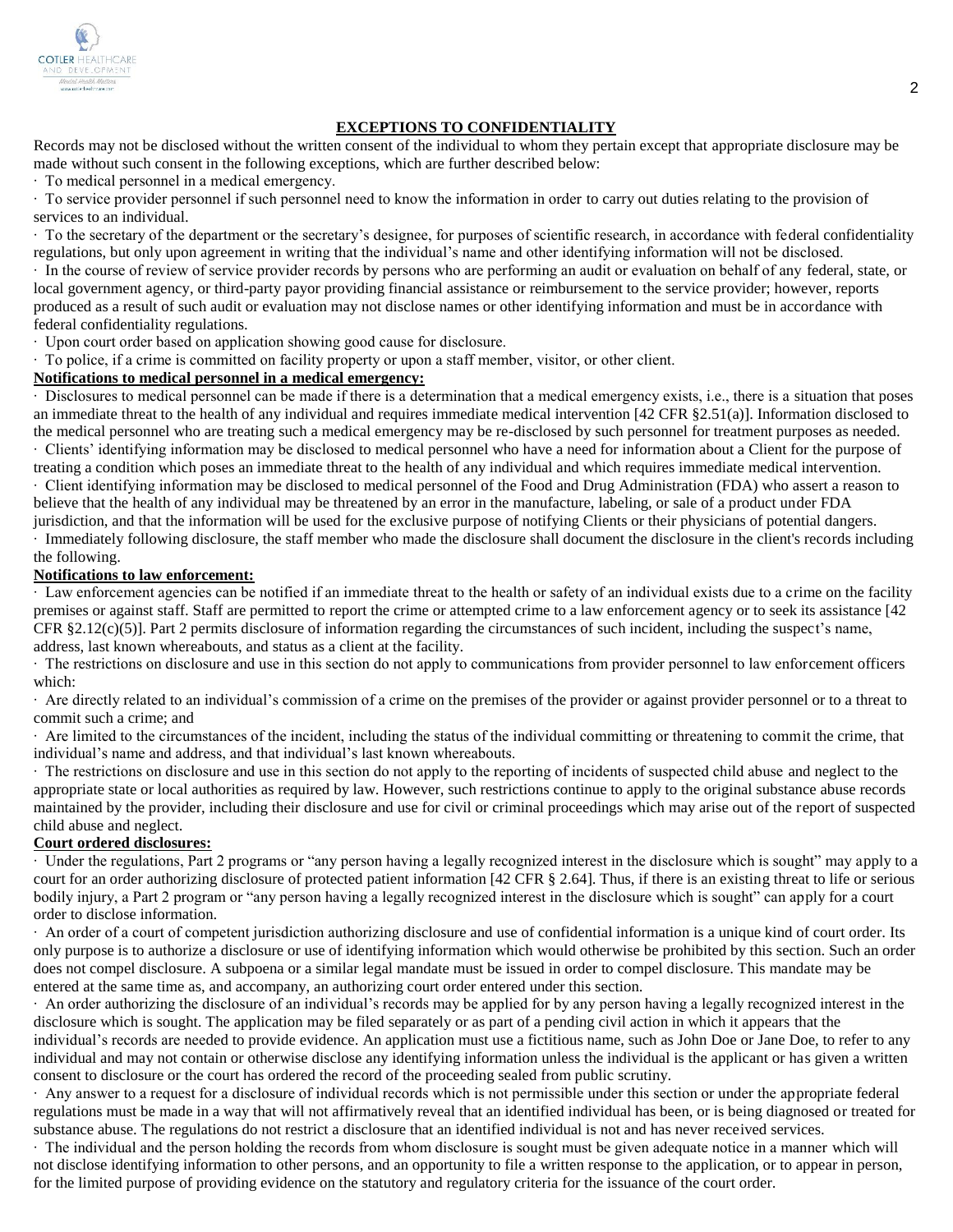

∙Any oral argument, review of evidence, or hearing on the application must be held in the judge's chambers or in some manner which ensures that identifying information is not disclosed to anyone other than a party to the proceeding, the individual, or the person holding the record, unless the individual requests an open hearing. The proceeding may include an examination by the judge of the records referred to in the application.

∙ A court may authorize the disclosure and use of records for the purpose of conducting a criminal investigation or prosecution of an individual only if the court finds that all of the following criteria are met:

∙ The crime involved is extremely serious, such as one which causes or directly threatens loss of life or serious bodily injury, including but not limited to homicide, sexual assault, sexual battery, kidnapping, armed robbery, assault with a deadly weapon, and child abuse and neglect. ∙ There is reasonable likelihood that the records will disclose information of substantial value in the investigation or prosecution.

∙ Other ways of obtaining the information are not available or would not be effective.

∙ The potential injury to the individual, to the physician-individual relationship, and to the ability of the facility to provide services to other individuals is outweighed by the public interest and the need for the disclosure.

**Research:** Client identifying information may be disclosed for the purpose of conducting scientific research if the Clinical Director makes a determination that the recipient of the Client identifying information:

**∙** Is qualified to conduct the research;

∙Has a research protocol under which the client identifying information:

∙ Will be maintained in accordance with the security requirements of § 2.16 of these regulations (or more stringent requirements); and

**∙** Will not be re-disclosed except as permitted under paragraph (b) of this section;

**∙** Has provided a satisfactory written statement that a group of three or more individuals who are independent of the research project has reviewed the protocol and determined that:

∙ The rights and welfare of clients will be adequately protected;

∙ The risks in disclosing patient identifying information are outweighed by the potential benefits of the research.

∙ A person conducting research may disclose client identifying information only back to the program from which that information was obtained and may not identify any individual client in any report of that research or otherwise disclose client identities.

Audit and Evaluation: If client records are not copied or removed, client identifying information may be disclosed in the course of a review of records on facility premises to any person who agrees in writing to comply with the limitations on re-disclosure and use and who:

**∙** Performs the audit or evaluation activity on behalf of:

∙ Any Federal, State, or local governmental agency which provides financial assistance to the program or is authorized by law to regulate its activities; or

**∙** Any private person which provides financial assistance to the facility, which is a third party payer covering clients in the program, or which is a quality improvement organization performing a utilization or quality control review; or

∙ Is determined by the Clinical Director to be qualified to conduct the audit or evaluation activities.

- **∙** Records containing client identifying information may be copied or removed from program premises by any person who:
- **∙** Agrees in writing to:

∙ Maintain the client identifying information in accordance with the security requirements provided in § 2.16 of these regulations (or more stringent requirements);

- ∙ Destroy all the client identifying information upon completion of the audit or evaluation;
- ∙ Comply with the limitations on disclosure and use
- ∙ Performs the audit or evaluation activity on behalf of:

∙ Any Federal, State, or local governmental agency which provides financial assistance to the facility or is authorized by law to regulate its activities; or

∙ Any private person which provides financial assistance to the facility, which is a third part payer covering clients in the program, or which is a quality improvement organization performing a utilization or quality control review.

∙ Client identifying information disclosed may be disclosed only back to the facility from which it was obtained and used only to carry out an audit or evaluation purpose or to investigate or prosecute criminal or other activities, as authorized by a court order entered under § 2.66 of these regulations.

**Immediate threats to health and/or safety:** Immediate threats to health or safety that do not involve medical emergencies or crimes on facility premises or against staff: Part 2 programs and health care providers and HIOs who have received Part 2 client information, can make reports to law enforcement about an immediate threat to the health or safety of an individual or the public *if client-identifying information is not disclosed*. Immediate threats to health or safety that do not involve a medical emergency or crimes (e.g., a fire) are not addressed in the regulations. The facility will evaluate those circumstances individually.

**Reports of child or vulnerable adult abuse and neglect:** The restrictions on disclosure do not apply to the reporting under State law of incidents of suspected child abuse and neglect to the appropriate State or local authorities. However, Part 2 restrictions continue to apply to the original alcohol or drug abuse client records maintained by the facility including their disclosure and use for civil or criminal proceedings which may arise out of the report of suspected child abuse and neglect [42 CFR  $\S 2.12(c)(6)$ ]. Also, a court order under Part 2 may authorize disclosure of confidential communications made by a client to a facility in the course of diagnosis, treatment, or referral for treatment if, among other reasons, the disclosure is necessary to protect against an existing threat of life or of serious bodily injury, including circumstances which constitute suspected child abuse and neglect  $[42 \text{ CFR } \frac{8}{3} \cdot 2.63(a)(1)]$ .